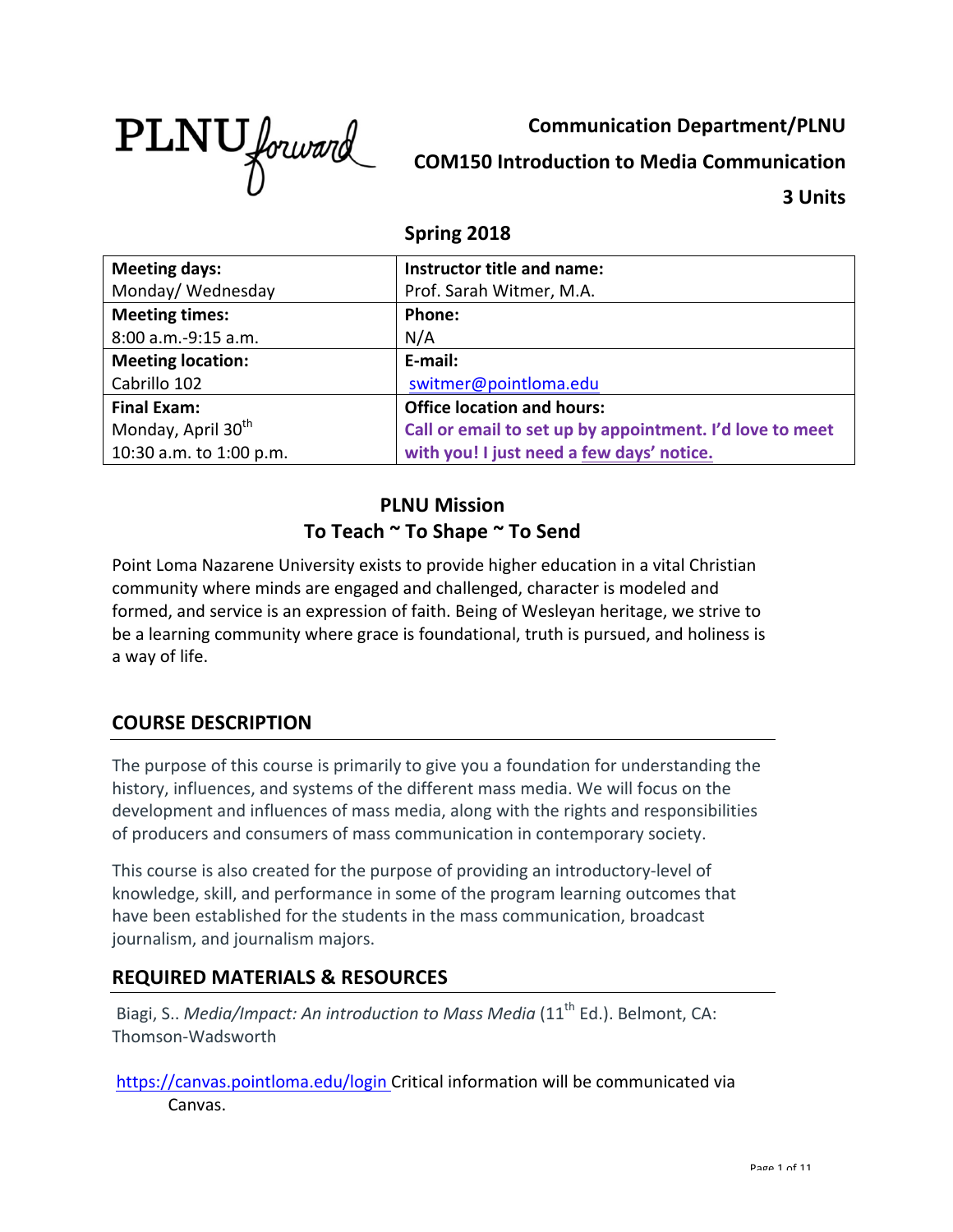## **COURSE LEARNING OUTCOMES**

At the end of this semester, students will be able to:

- Identify and articulate the historical development, content and audiences of U.S. media
- Display an understanding of basic mass communication theories applied to real world media messages
- Analyze and critique media messages
- Identify major ethical theories and professional codes, apply them critically to ethical dilemmas, and defend the application of the theory and code to a given situation as a Christian communicator.
- Display basic techniques of print-journalism writing OR television/film documentary writing—as noted in the journalism, broadcast journalism, and media communication majors' "program learning outcomes."
- Identify and connect media-related skill-sets and aptitudes to specific jobs/careers in the different media, and begin to develop the appropriate skill-sets and aptitudes for one (or more) jobs/careers in the media.

## **COURSE CREDIT HOUR INFORMATION**

In the interest of providing sufficient time to accomplish the stated Course Learning Outcomes, this class meets the PLNU credit hour policy for a 3 Unit class delivered over 16 weeks. Specific details about how the class meets the credit hour requirement can be provided upon request.

## **COURSE PROCEDURE**

You are expected to be familiar with all material in Canvas, including this syllabus and class schedule. 

## **ASSESSMENT & GRADING**

| Grade Scale (% to Letter): |    |          |    |
|----------------------------|----|----------|----|
| 93-100                     |    | 73-76    |    |
| 90-92                      | А- | 70-72    | C- |
| 87-89                      | B+ | 67-69    | D+ |
| 83-86                      | B  | 63-66    |    |
| 80-82                      | B- | 60-62    | D- |
| 77-79                      | C+ | $0 - 59$ | F  |

### A: Indicates exceptional work that reflects **deep thinking, superb creativity, individual incentive** and an extremely high level of intellectual attainment.

**B:** Indicates very good work that reflects a thorough understanding of theory and practice.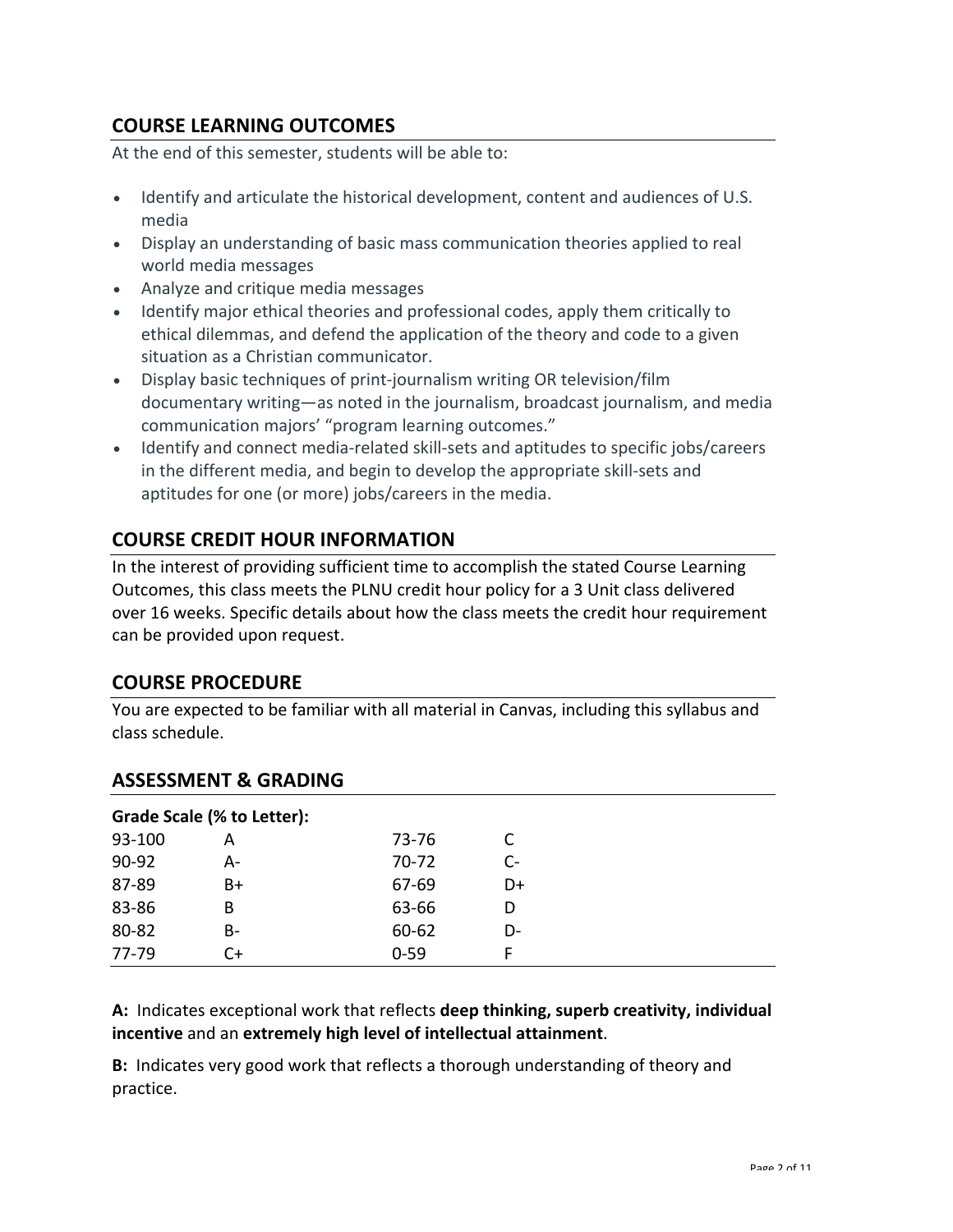**C:** Indicates work that reflects a satisfactory completion of the assignment as **directed.**

**D:** Indicates work that, although passing, reflects a lack of understanding of theory and/or fails to fulfill the assigned task.

**F:** Indicates work that reflects an inability or unwillingness to do the assigned tasks.

| <b>Assignment</b>                            | <b>Point Value</b> | % of grade |
|----------------------------------------------|--------------------|------------|
| Chapter Quizzes (16 @5 pts. each)            | 80                 | 16%        |
| <b>Group Theory Presentation</b>             | 120                | 24%        |
| <b>Group Peer Evaluations</b>                | 15                 | 3%         |
| In-Class Presentation Notes (7 @5 pts. each) | 35                 | 7%         |
| Midterm                                      | 100                | 20%        |
| Media Industry Creative Project              | 30                 | 6%         |
| <b>Final Exam</b>                            | 100                | 20%        |
| <b>Class Participation</b>                   | 20                 | 4%         |
| <b>TOTAL POINTS</b>                          | 500                | 100%       |

### **ASSIGNMENT VALUES:**

### **GRADE CONCERNS:**

If you feel that you were unjustly evaluated on any assignment, please talk with me within 2 weeks after the assignment has been returned. An appeal is welcome by scheduling an appointment via email. Arrive at the scheduled appointment with a wellreasoned and written explanation of why the grade should be changed, and I will be happy to discuss it with you. Asking for an appeal and defending your case does not secure, nor imply a change of grade. If at any point during the course you are concerned with your overall class grade or other issues in the course, please feel free to make an appointment as well. Do not wait until the last two weeks of the semester. I want to help you learn and succeed in this course.

### **STUDENT RESPONSIBILITY**

It is the student's responsibility to maintain his/her class schedule. Should the need arise to drop this course (personal emergencies, poor performance, etc.), the student has the responsibility to follow through (provided the drop date meets the stated calendar deadline established by the university), not the instructor. Simply ceasing to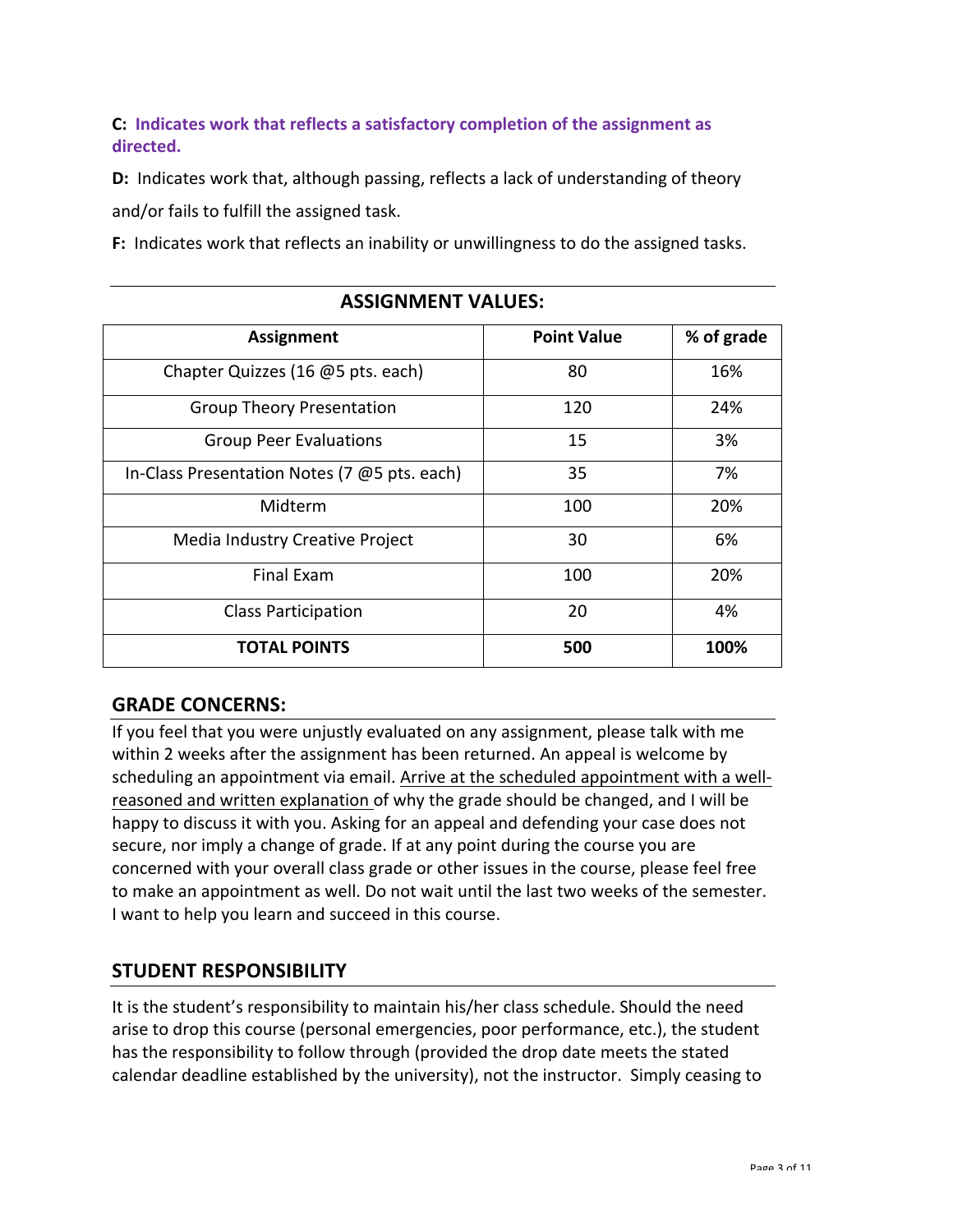attend this course or failing to follow through to arrange for a change of registration (drop/add) may easily result in a grade of F on the official transcript.

## **INCOMPLETES AND LATE ASSIGNMENTS**

All assignments are to be submitted/turned in by the beginning of the class session when they are due—including assignments posted in Canvas. Missed quizzes and inclass activities cannot be made up by students. Missing class on an assigned presentation day without valid notice will result in a zero for that assignment. Homework and other assignments will be accepted late for a reduced grade only if the student gets permission for late submissions **before** the assignment is due. Homework and other assignments will not be accepted for any credit if turned in late without prior permission for a late extension. So ask for an extension before the assignment is due!

## **ATTENDANCE AND PARTICIPATION**

Regular and punctual attendance at all classes is considered essential to optimum academic achievement. You are expected to attend each class session. It is recognized that many of you have outside commitments to the university; these are considered excused, but must be cleared with the instructor PRIOR to the absence and written documentation presented, including sports. If you are absent from more than 10 percent of class meetings, I have the option of filing a written report which may result in de-enrollment. If the absences exceed 20 percent, you may be de-enrolled without notice. If the date of de-enrollment is past the last date to withdraw from a class, you will be assigned a grade of W or WF consistent with university policy in the grading section of the catalog. See Academic Policies in the undergrad student catalog.

## **USE OF TECHNOLOGY**

Point Loma Nazarene University encourages the use of technology for learning, communication, and collaboration. However, cell phones must be turned off before class begins. Laptops, tablets and all other electronic devices cannot be used during lecture/discussion without permission by the instructor or authorized by the Disability Resource Center (DRC). The use of these technology devices during any class period will result in a deduction of 5 points (per use) toward your participation grade.

## **ACADEMIC HONESTY**

"PLNU exists to provide higher education in a vital Christian community where minds are engaged and challenged, character is modeled and formed..."(PLNU Catalog). As such students should demonstrate academic honesty by doing original work and by giving appropriate credit to the ideas of others. As explained in the university catalog, academic dishonesty is the act of presenting information, ideas, and/or concepts as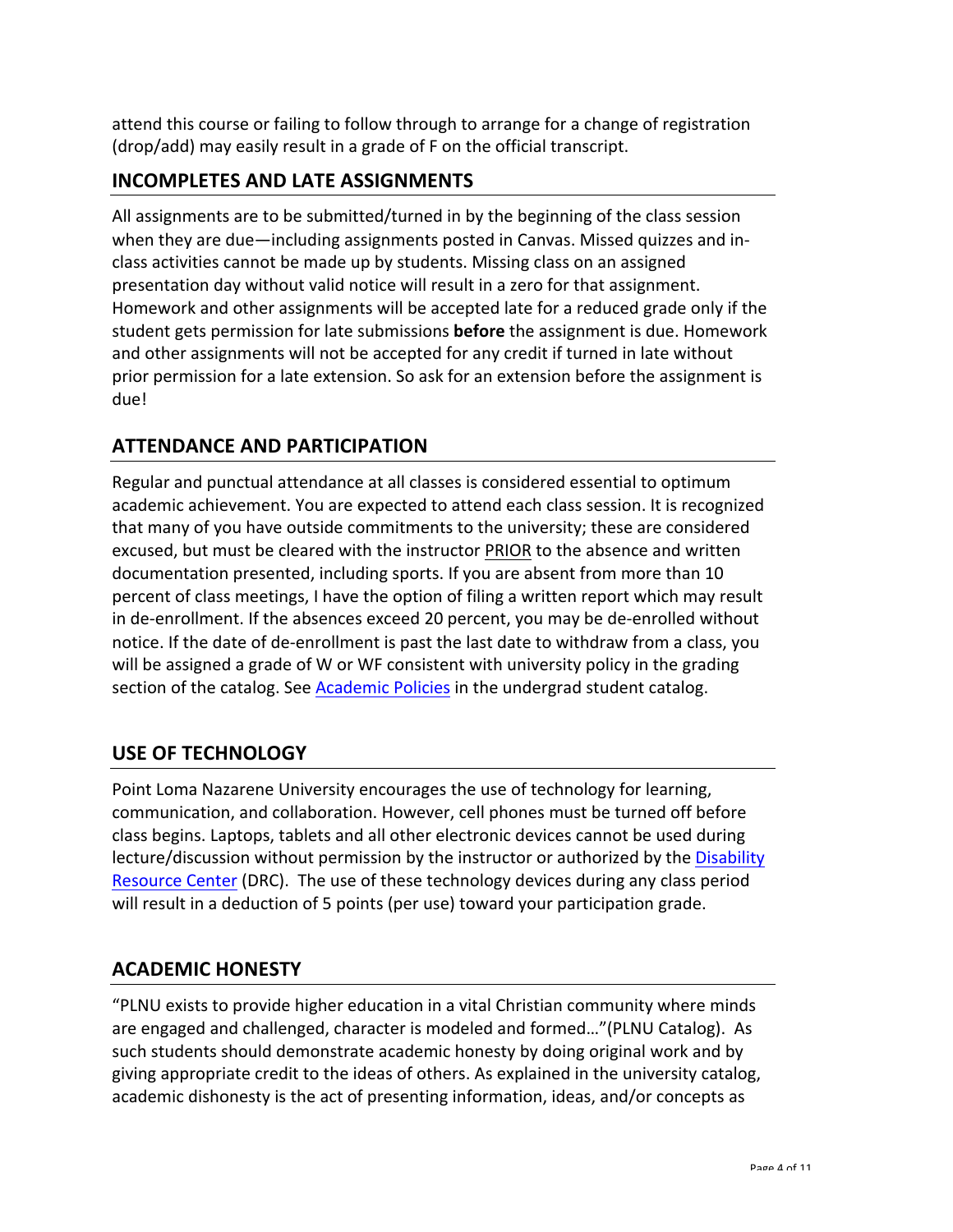one's own when in reality they are the results of another person's creativity and effort. Violations of university academic honesty include cheating, plagiarism, falsification, aiding the academic dishonesty of others, or malicious misuse of university resources. A faculty member who believes a situation involving academic dishonesty has been detected may assign a failing grade for a) that particular assignment or examination, and/or b) the course following the procedure in the university catalog. Students may appeal also using the procedure in the university catalog. See Academic Policies for further information.

# **ACADEMIC ACCOMMODATIONS**

While all students are expected to meet the minimum academic standards for completion of this course as established by the instructor, students with disabilities may request academic accommodations. At Point Loma Nazarene University, students must request that academic accommodations by filing documentation with the Disability Resource Center (DRC), located in the Bond Academic Center. Once the student files documentation, the Disability Resource Center will contact the student's instructors and provide written recommendations for reasonable and appropriate accommodations to meet the individual needs of the student. See Academic Policies in the (undergrad/graduate as appropriate) academic catalog.

## **FERPA POLICY**

In compliance with federal law, neither PLNU student ID nor social security number should be used in publicly posted grades or returned sets of assignments without student written permission. This class will meet the federal requirements by (Note: each faculty member should choose one strategy to use: distributing all grades and papers individually; requesting and filing written student permission; or assigning each student a unique class ID number not identifiable on the alphabetic roster.). Also in compliance with FERPA, you will be the only person given information about your progress in this class unless you have designated others to receive it in the "Information Release" section of the student portal. See Policy Statements in the (undergrad/ graduate as appropriate) academic catalog.

## **FINAL EXAMINATION POLICY**

Successful completion of this class requires taking the final examination **on its scheduled day**. The final examination schedule is posted on the Class Schedules site and on Canvas. No requests for early examinations or alternative days will be approved.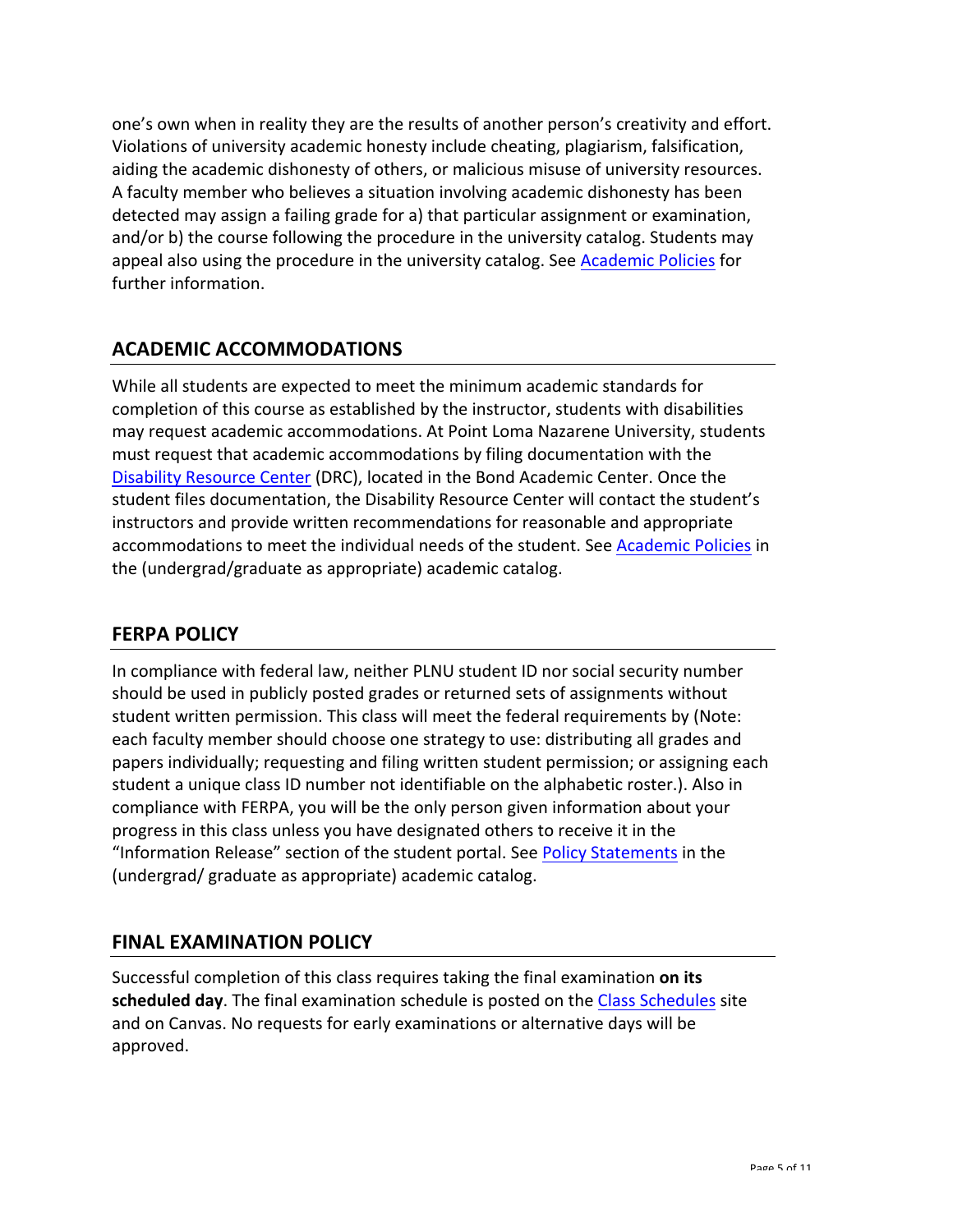## **COPYRIGHT POLICY**

Point Loma Nazarene University, as a non-profit educational institution, is entitled by law to use materials protected by the US Copyright Act for classroom education. Any use of those materials outside the class may violate the law.

#### **EXPLANATION OF CLASS ASSIGNMENTS – see Canvas for details**

### **1. Chapter Quizzes**

- a. Description: You will have 16 online Canvas quizzes, each based on the content in chapters 1-16. Each quiz will be based on the assigned chapter for the class date, and are to be taken before the material is covered in-person during the lecture, according to the course schedule. Each quiz will include five (5) questions, and the questions will be based on the "Key Terms" section at the end of each chapter. this assignment is designed to accomplish two (2) objectives that relate to the course learning outcomes:
	- i. To encourage you to read the assigned textbook chapters in *preparation for active involvement in every course session; and*
	- ii. *To reinforce your understanding of each chapter's content.*
- b. Requirements:
	- i. Students must take the quiz for the assigned chapter **before** the class lecture covering that same assigned chapter.
	- ii. No make-ups will be allowed, no matter the circumstance. This holds true even if equipment/internet/technology glitches, so make sure to take your quizzes with plenty of time to allow for potential issues.
- c. Style Standard: Online multiple choice, T or F, and fill-in-the-blank questions.

### **2. Group "Peer-Teaching" Theory Presentation:**

- a. Description: You will teach your fellow classmates about a mass communication theory. In small groups, you will be assigned a theory for which you are responsible. You have one month to research that theory and prepare a class lecture in which you thoroughly inform your peers on the topic. Your job is to *inform* the class about the theory, somehow keep the lecture *interesting* and *interactive*, and help students *apply* the concept to their own lives. This assignment is meant to combine your skills of research, presentation, group communication, and deepen your own media theory understanding.
- b. Requirements: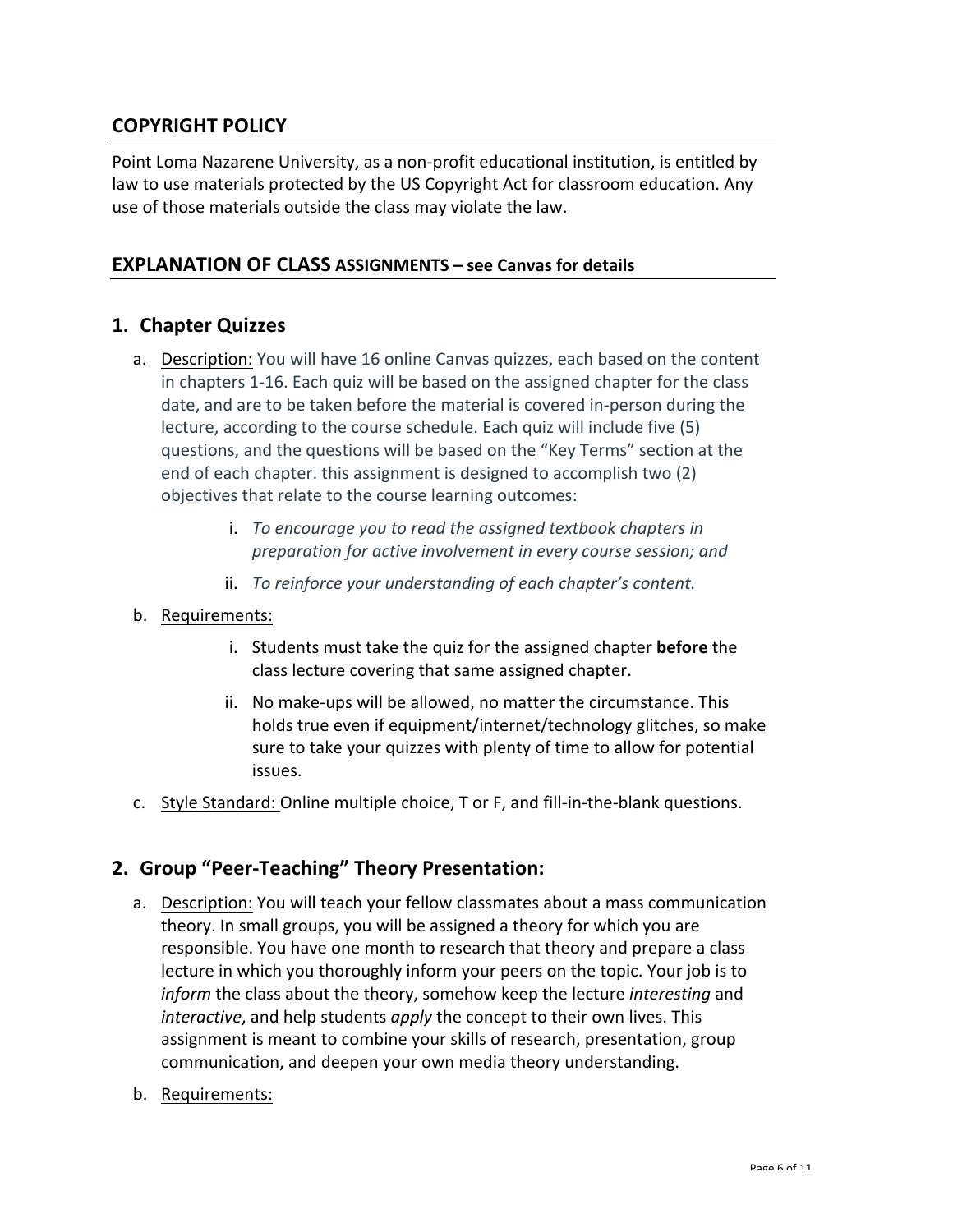- i. Groups of 3 will present their assigned theory for 30-45 minutes.
- ii. Students must utilize 6-9 credible sources within the lecture (2-3 per student).
- iii. Lectures must answer the "5 W's and H" of the theory (who, what when, where, why, and how).
- iv. Each student must describe their future career goals and how the assigned theory might affect their industry of choice.
- v. Each student must describe one academic study in which the assigned theory has been examined or applied.
- vi. A visual element will accompany the presentation. Each student must contribute to the visual that accompanies the presentation.
- vii. A group activity (involving the audience) during the presentation is required.
- viii. Each student must speak during the presentation of the chapter.
- ix. Students must attend class on their specified day to speak, **no exceptions** will be made.
- x. Students must fill out peer evaluation forms, giving an honest assessment of what their group members were like to work with during the assignment.
- xi. No written outline or script is required, although students may create whatever aids they think necessary, including index cards with notes to help speakers during the presentation.
- c. Style Standard: APA style (Cover Page, Times New Roman, size 12 font, doublespaced).

### **3. In-Class Presentation Notes:**

- a. Description: Students will receive forms with which they take notes during inclass theory presentations. These notes will be turned in at the end of each class session for points. These in-class notes will be graded and returned to students in order to be utilized as study material for the midterm exam.
- b. Requirements: Students must attend class on the days they are not presenting in order to take notes on the other presentations. No exceptions will be made.
- c. Style Standard: The more specific the notes, the more likely students are to receive full points.

### **4. Peer Evaluations:**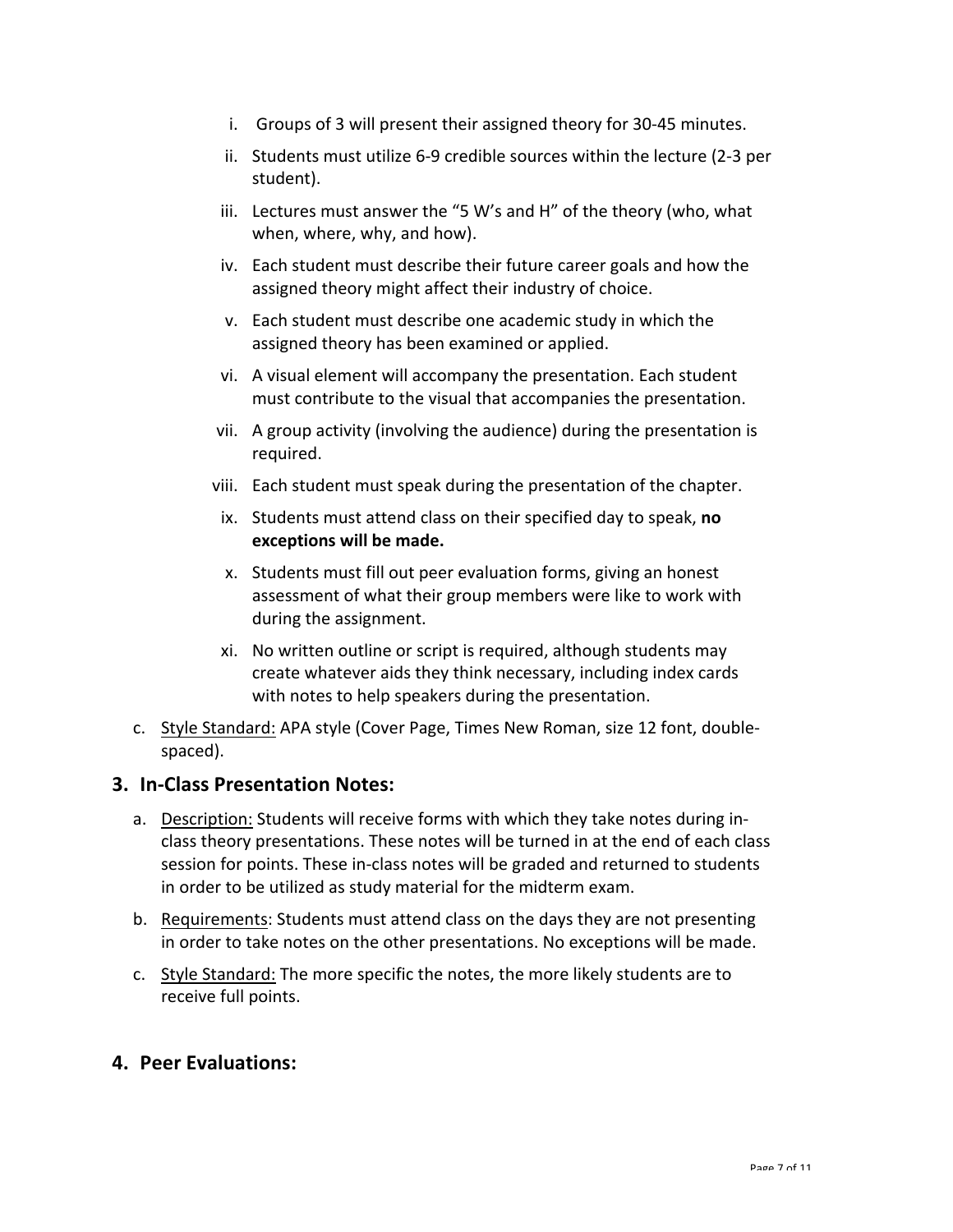- a. Description: Students will receive forms with which they provide an honest assessment of what their peers were like to work with in the group speech project. This ensures that all students put in equal amounts of work, and if a student did not do their part, that their team members can be honest about it in an anonymous manner.
- b. Requirements: Students must attend class on their specified day to speak and fill out peer evaluation forms.
- c. Style Standard: Non-Applicable.

#### **5. Midterm:**

- a. Description: The midterm examination will cover textbook material and in-class lectures on Chapters: 1, 2, 3, 4, 5, 6, 7, and 8. The exam will also cover the 8 mass communication theories presented by peers in-class.
- b. Requirements: Students must attend class on the date of the midterm.
- c. Style Standard: Multiple Choice, True or False, Fill-in-the-blank, and essay.

### **6. Media Industry Creative Project:**

- a. Description: You are being given the chance to process the current state of the media industry through a creative lens. Students will examine one major area of the media industry through one of the following options: a creative video, a broadcast news package, or an article.
- b. Requirements: Specific requirements will be given during the second half of the semester depending on which creative route each student decides to take.
- c. Style Standard: Video, news package, or article formats apply.

### **7. Final:**

- a. Description: The midterm examination will cover textbook material and in-class lectures on Chapters: 9, 10, 11, 12, 13, 14, 15, and 16.
- b. Requirements: Students must attend class on the date of the final.
- c. Style Standard: Multiple Choice, True or False, Fill-in-the-blank, and essay.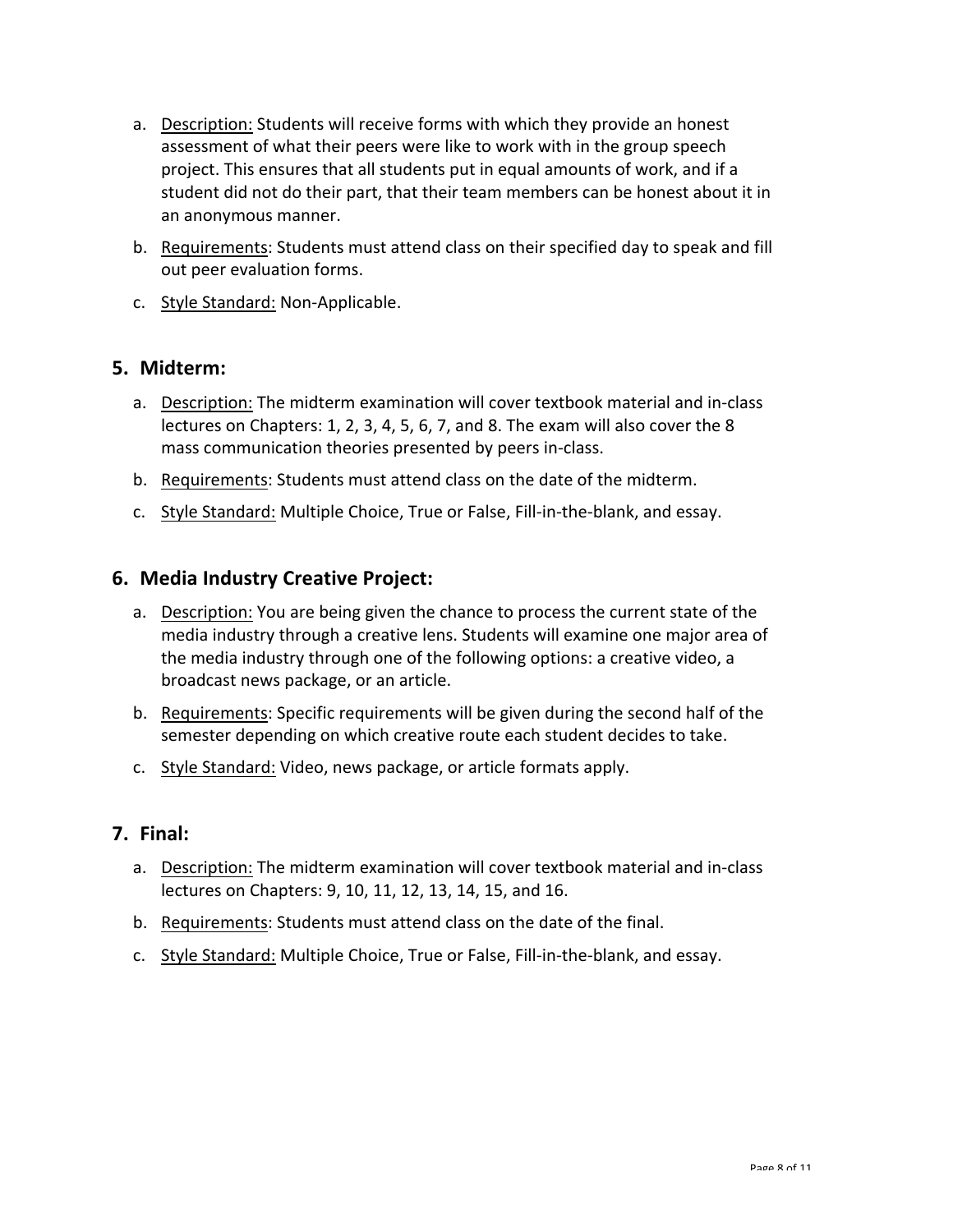| <b>COURSE CALENDAR</b>    |                              |               |                       |
|---------------------------|------------------------------|---------------|-----------------------|
| <b>Date</b>               | <b>Discussion/Activity</b>   | <b>HW Due</b> | <b>HW Assigned</b>    |
| 1/9/18                    | Class introduction           |               | Ch. 1 Canvas          |
| <b>TUESDAY as a</b>       | <b>AND</b>                   |               | Quiz                  |
| <b>MONDAY</b><br>schedule | Presentation of syllabus     |               |                       |
| 1/10/18                   | Chapter 1                    | Ch.1          | Ch. 2 Canvas          |
|                           | <b>AND</b>                   |               | Quiz                  |
|                           | Peer-Teaching Assignment     |               |                       |
| 1/15/18                   |                              |               |                       |
|                           | <b>MLK JR. DAY: NO CLASS</b> |               |                       |
| 1/17/18                   | Ch. 2                        | Ch. 2         | Ch. 3 Canvas          |
|                           | <b>AND</b>                   |               | Quiz                  |
|                           | <b>Group Time</b>            |               |                       |
| 1/22/18                   | Ch.3                         | Ch.3          | Ch. 4 Canvas          |
|                           | <b>AND</b>                   |               | Quiz                  |
|                           | <b>Group Time</b>            |               |                       |
| 1/24/18                   | Ch. 4                        | Ch.4          | Ch. 5 Canvas          |
|                           | <b>AND</b>                   |               | Quiz                  |
|                           | <b>Group Time</b>            |               |                       |
| 1/29/18                   | Ch.5                         | Ch.5          | Ch. 6 Canvas          |
|                           | <b>AND</b>                   |               | Quiz                  |
|                           | <b>Group Time</b>            |               |                       |
| 1/31/18                   | Ch.6                         | Ch.6          | Ch. 7 Canvas          |
|                           | <b>AND</b>                   |               | Quiz                  |
|                           | <b>Group Time</b>            |               |                       |
| 2/5/18                    | Ch. 7                        | Ch. 7         | Ch. 8 Canvas          |
|                           | <b>AND</b>                   |               | Quiz                  |
|                           | <b>Group Time</b>            |               |                       |
| 2/7/18                    | Ch.8                         | Ch.8          | <b>Group Projects</b> |
|                           | <b>AND</b>                   |               |                       |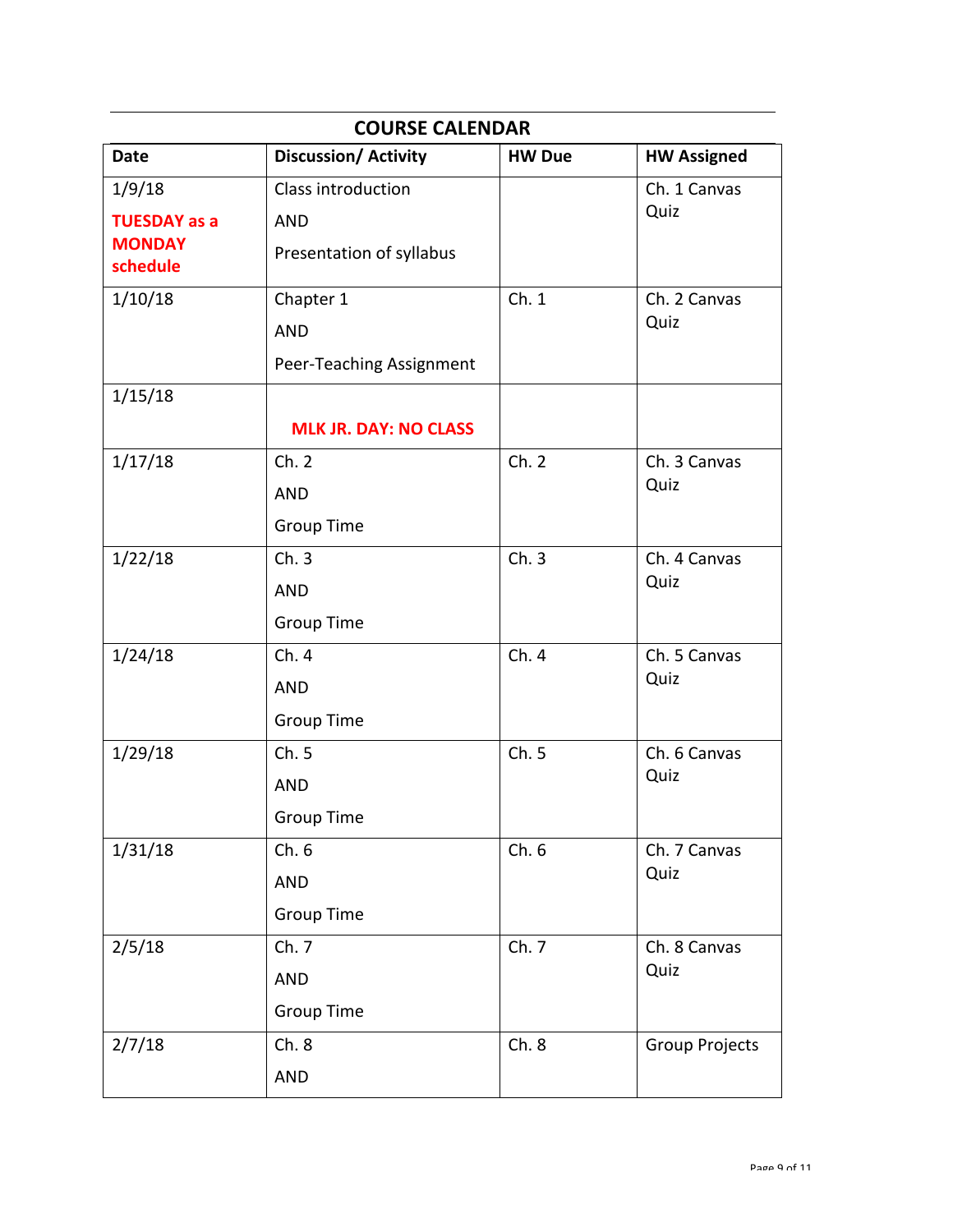|         | <b>Group Time</b>                                                               |                                                   |                                                                        |
|---------|---------------------------------------------------------------------------------|---------------------------------------------------|------------------------------------------------------------------------|
| 2/12/18 | <b>PEER-TEACHING:</b><br><b>Group #1: Agenda Setting</b>                        | Printed outline<br>for group<br>presenting        | NOTE: Lynn<br>Walsh teaching                                           |
| 2/14/18 | <b>PEER-TEACHING:</b><br><b>Group #2: Cultivation</b><br><b>Theory</b>          | Printed outline<br>for group<br>presenting        | NOTE: Lynn<br>Walsh teaching                                           |
| 2/19/18 | <b>PEER-TEACHING:</b><br><b>Group #3: Framing Theory</b>                        | Printed outline<br>for group<br>presenting        | NOTE: Lynn<br>Walsh teaching                                           |
| 2/21/18 | <b>PEER-TEACHING:</b><br><b>Group #4: Message Flow</b><br><b>Model</b>          | <b>Printed outline</b><br>for group<br>presenting | NOTE: Lynn<br>Walsh teaching                                           |
| 2/26/18 | <b>PEER-TEACHING:</b><br><b>Group #5: Schema Theory</b>                         | Printed outline<br>for group<br>presenting        | NOTE: Lynn<br>Walsh teaching                                           |
| 2/28/18 | <b>PEER-TEACHING:</b><br><b>Group #6: Spiral of Silence</b>                     | Printed outline<br>for group<br>presenting        | NOTE: Lynn<br>Walsh teaching                                           |
| 3/5/18  | <b>SPRING BREAK: NO CLASS</b>                                                   |                                                   |                                                                        |
| 3/7/18  | <b>SPRING BREAK: NO CLASS</b>                                                   |                                                   |                                                                        |
| 3/12/18 | <b>PEER-TEACHING:</b><br><b>Group #7: Technological</b><br><b>Determinism</b>   | Printed outline<br>for groups<br>presenting       | NOTE: Lynn<br>Walsh teaching                                           |
| 3/14/18 | <b>PEER-TEACHING:</b><br><b>Group #8: Gatekeeping</b><br><b>Theory</b>          | Printed outline<br>for groups<br>presenting       | NOTE: Lynn<br>Walsh teaching                                           |
| 3/19/18 | Peer-teaching theory<br>review/ Midterm prep<br><b>Professor Witmer Returns</b> |                                                   | Mass<br>Communication<br><b>Theories</b><br><b>AND</b><br>Chapters 1-8 |